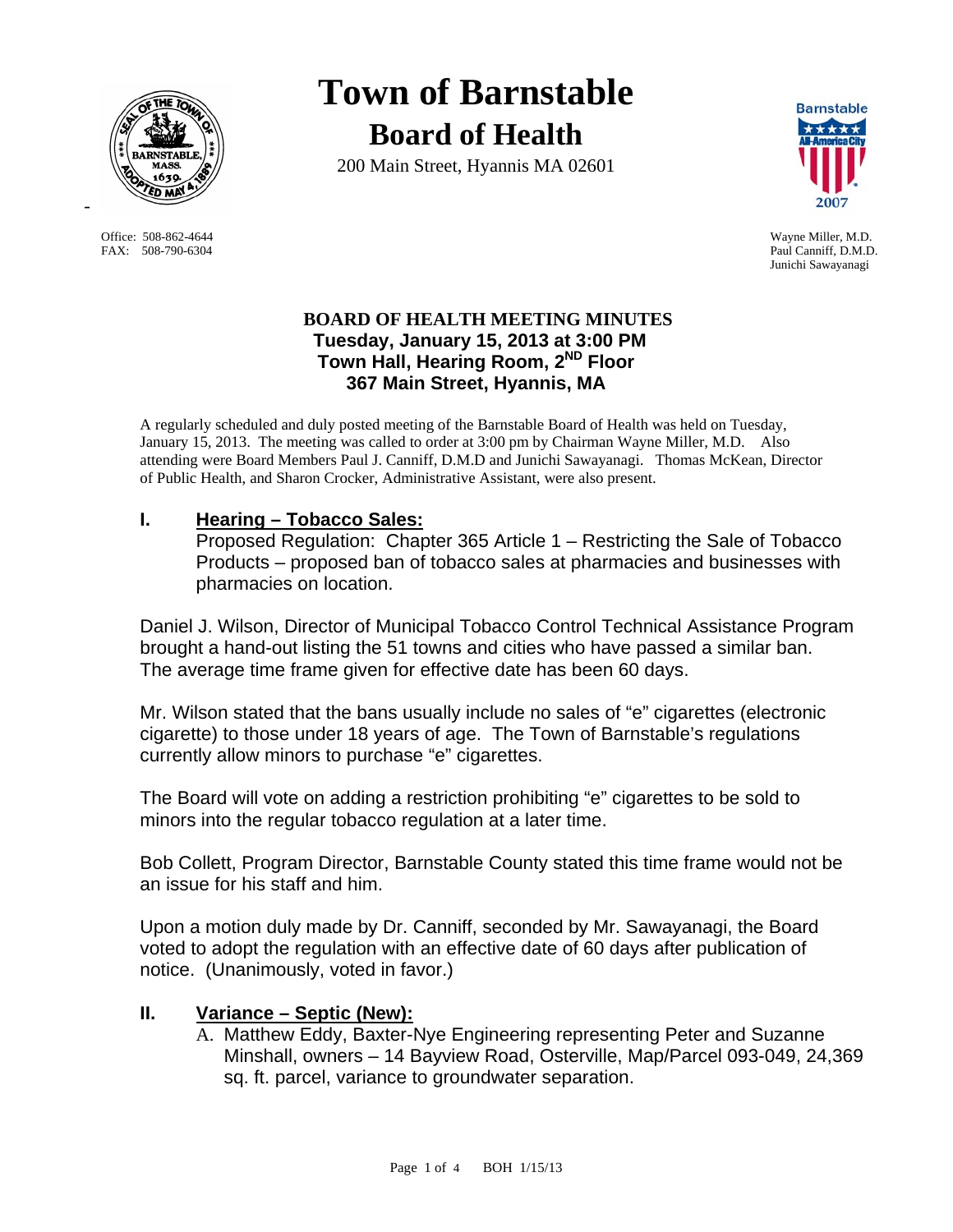Matthew Eddy presented the plan. The septic is not in failure. He is improving the system from H-10 to H-20.

Mr. McKean went through the staff's comments. He also noted there is no room on the lot to change the location of the system due to the property lines, the pool, and having a reserve area. Mr. McKean said that the percolation test, with health staff witnessing it, may be done at the time of installation.

Dr. Miller expressed that the system is an improvement over the other system. He noted the separation to ground water variance is actually an improvement to the current system's location to ground water, and there is no increase in flow.

Upon a motion duly made by Mr. Sawayanagi, seconded by Dr. Canniff, the Board voted to grant the variance with the following conditions: 1) ("upon paying the percolation fee") the soil test must be witnessed by the health inspector at the installation of the septic and if there is any problem with the soil test, the septic will not be installed at that time, 2) a four bedroom deed restriction must be recorded at the Barnstable County Registry of Deeds and 3) a proper copy of the deed restriction will be submitted to the Health Division. (Unanimously, voted in favor.)

B. John Schnaible, Coastal Engineering, representing Priscilla Leclerc, owner – 86 Cedar Street, West Barnstable, Map/Parcel 130-011, 2.5 acre parcel, repair of failed septic, requesting multiple variances.

John Schnaible and Priscilla Leclerc were present and discussed the proposed plan**.**  They are proposing an addition which would have an additional bedroom, changing the bedroom count from 3 to 4 bedrooms.

Dr. Canniff asked if they will put in a monolithic tank as the septic will be closer to the owner's well. Mr. Schnaible said they are willing to do that, if required.

Upon a motion duly made by Mr. Sawayanagi, seconded by Dr. Canniff, the Board voted to grant the variances with the following conditions: 1) the owner will do the standard well water test once –two years after the installation of septic, 2) use of a monolithic tank, 3) inclusion of the variances on the final septic plan, 3) a four bedroom deed restriction recorded at the Barnstable County Registry of Deeds, and 4) a proper copy of the deed restriction supplied to the Health Division. (Unanimously, in favor.)

C. Dan Ojala, Down Cape Engineering, representing James and Maxine Goetschius, owners – 19 Connemara Circle, Hyannis, Map/Parcel 291-291, 10,510 sq. ft. parcel, repair of failed septic, requesting multiple variances.

 Dan Ojala was present. Dr. Miller discussed the possibility of the system being built for a 2 bedroom and Dan explained that, even if the State allowed it, the same number of variances would be needed.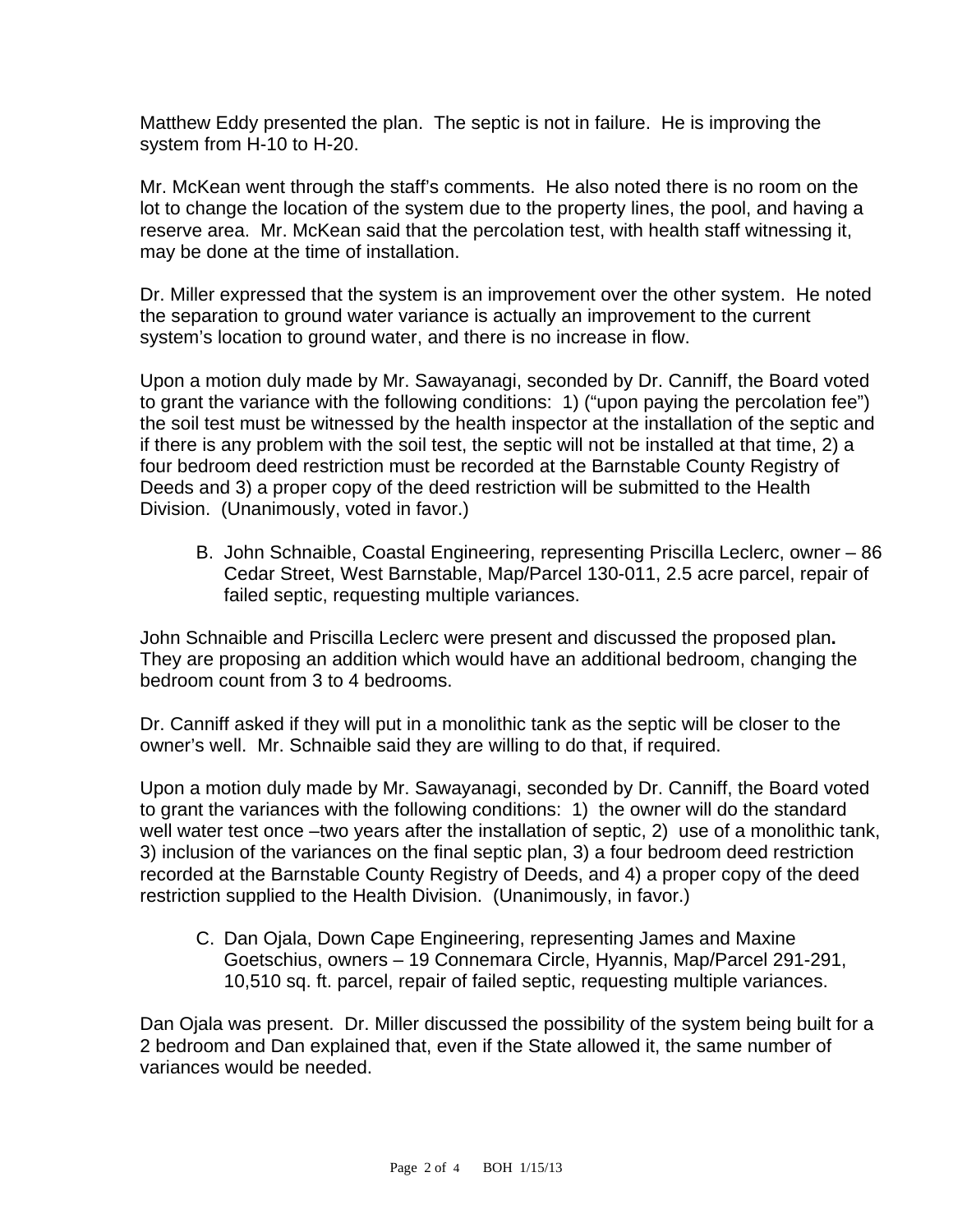The system will be the 3 bedroom standard size but it will be limited to a 2 bedroom use.

Upon a motion duly made by Dr. Canniff, seconded by Mr. Sawayanagi, the Board voted to grant the variances with the following conditions: 1) proper abandonment of the existing system, 2) record a 2 bedroom Deed Restriction at the Barnstable County Registry of Deeds, and 3) supply a proper copy of the Deed Restriction to the Public Health Division. (Unanimously, voted in favor.)

D. Michael Pimentel, JC Engineering, representing James Jones,Trustee - Estate of Lillian E. Jones, owner – 24 Midway Drive, Hyannis, Map/Parcel 252-064, 7,790 sq. ft. lot, one setback variance.

Michael Pimentel and Richard Cape were present. Mike stated it is currently a three bedroom house.

The staff felt that the plan was fine and meets maximum feasible compliance. The parcel is in a zone which restricts it to a maximum of three bedrooms for the parcel.

Upon a motion duly made by Dr. Canniff, seconded by Mr. Sawayanagi, the Board voted to grant with the following conditions: 1) proper abandonment of the existing system, 2) record a 3 bedroom Deed Restriction at the Barnstable County Registry of Deeds, and 3) supply a proper copy of the Deed Restriction to the Public Health Division. (Unanimously, voted in favor.)

### **III. License - Body Artist Variance:**

Maegan Lemay, Hyannis, MA – requesting a variance from the Anatomy and Physiology requirement.

Maegan has been working at Spilt Milk Galleries learning the sterilizing procedures, etc, without doing any tattooing. She has submitted all the requirements towards a Body Artist permit with the exception of taking the Anatomy and Physiology requirement. In lieu of that, she has taken the Quincy Skin Course and is applying for a variance for the course.

Upon a motion duly made by Mr. Sawayanagi, seconded by Dr. Canniff, the Board voted to grant a temporary approval as a Body Artist Variance Permit for 18 months under the supervision of Mark Corliss. (This does not include Body Piercing.) After 18 months with supervision and provided there are no issues reported, the Board will grant a full Body Artist permit without the Body Piercing. (Unanimously, voted in favor.)

#### **IV. Food Variance (New):**

Harry Kortikere, owner, Deisel Café and Leo Fein, Mgr, Cape Cod Mall - Cape Cod Mall, 793 Iyannough Road, Hyannis, toilet facility variance and grease trap variance (using existing grease recovery device.